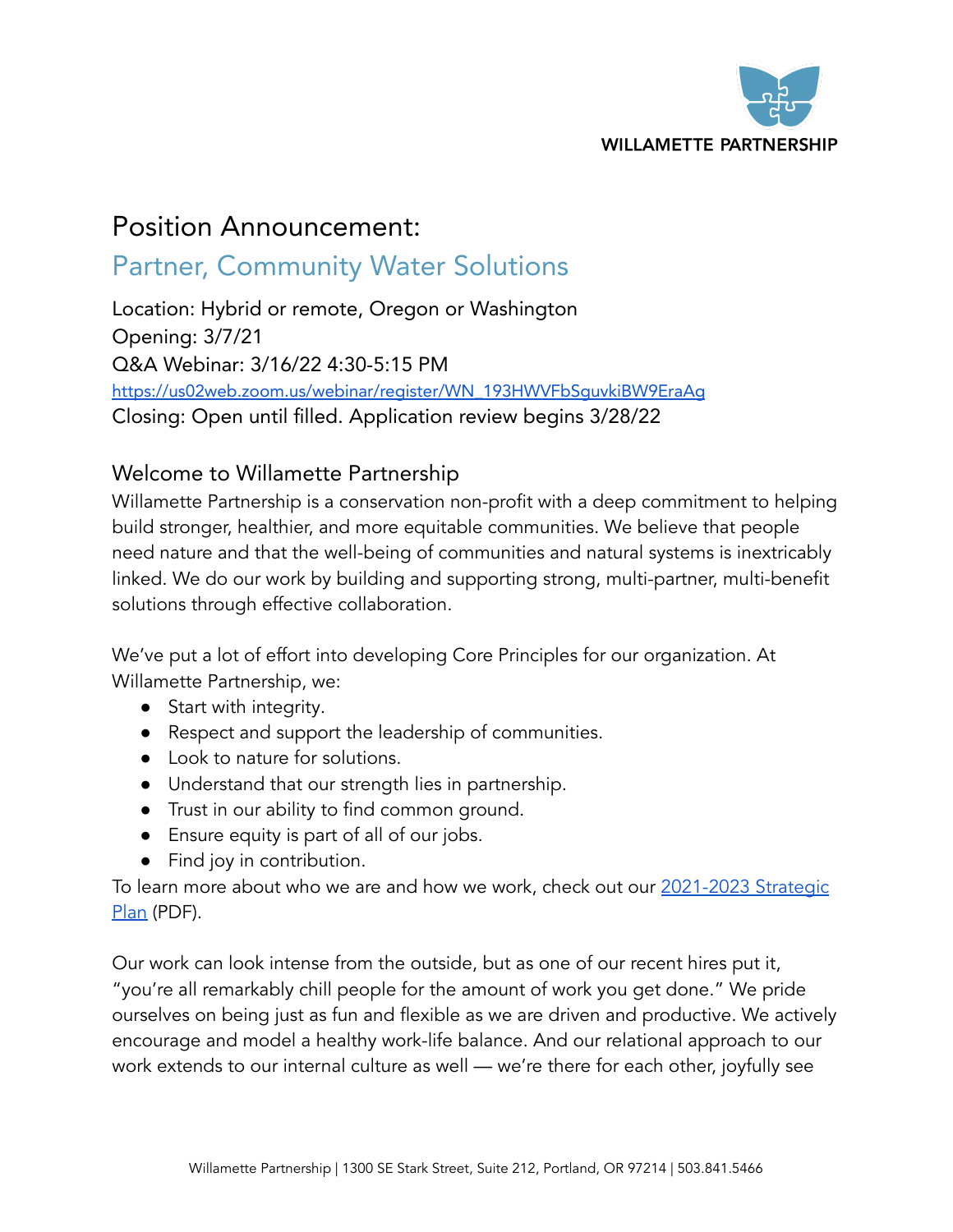

each other as whole people (not just officemates), and genuinely enjoy getting to work together.

## About the Position

We are hiring a new partner who will work with our [InfrastructureNext](https://willamettepartnership.org/water-infrastructure/) team across a variety of projects that cover drinking water, wastewater, and stormwater infrastructure planning, programs, and policy change. This position will work directly with communities, governments, and nonprofit partners to craft innovative water infrastructure solutions that improve environmental, health, and community development outcomes.

This new partner will help grow our InfrastructureNext program, finding sustainable water solutions for small, low-income, and rural communities, and others that have experienced inequity under current approaches to infrastructure and conservation.

## Where We Work

The Willamette Partnership team works primarily from our homes. We maintain a small collaborative office on Portland's Eastside with meeting space and shared desks. Team members are welcome to use the space to their comfort level and are provided with an annual work-from-home stipend to provide equipment and materials for a safe and comfortable workspace. When the Willamette Partnership team is again able to meet in person and travel safely, this position is expected to meet occasionally with the team and involve regular (10% - 25%) regional travel (mostly day trips with occasional overnight as needed) around Oregon and Washington, as well as occasional travel to Washington, DC or other locations.

### What to Expect

This is a new position, with room to grow the work in directions that align with the new partner's interests and skills. We're a collaborative team, and even after the onboarding process is complete for new staff, we provide additional programmatic support as each new partner learns our unique systems and skill sets, until they feel prepared to lead specific community-based projects.

This position provides a unique opportunity to:

● Manage and support an exciting variety of projects that span water infrastructure planning and implementation, natural infrastructure and restoration,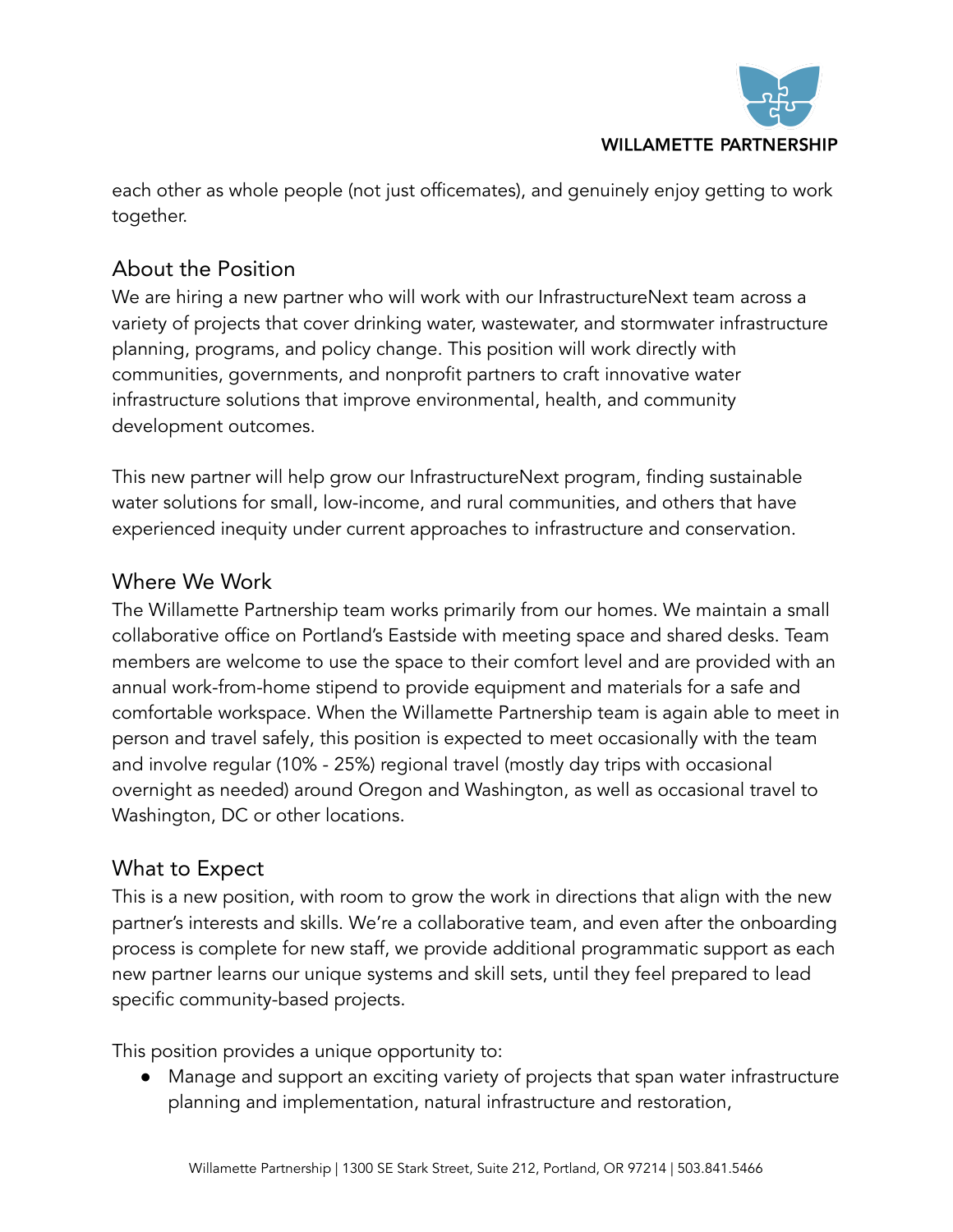

#### **WILLAMETTE PARTNERSHIP**

collaborative decision-making, local and state policy change, and community visioning.

- Work collaboratively with diverse communities (including tribes, communities of color, rural communities, and low-income communities) and sectors to imagine and implement solutions individualized to meet each community's values and their water challenges in ways that benefit the environment, human health, and community development.
- Lead creative problem solving with diverse collaborative groups through facilitation, process management, and/or community visioning & engagement.
- Maintain and grow a diverse network of partnerships and professional relationships.
- Support colleagues and external partners as they seek funding from foundation, state, and federal sources.

## **Qualifications**

We are looking for an experienced professional with at least 5 years of combined professional experience and/or post-graduate education in relevant fields, including water resources, infrastructure, urban or rural planning, community development, conservation, environmental justice, community organizing & engagement, natural resource management, environmental science, or public policy.

Ideal candidates will demonstrate knowledge, skill, and experience in:

- Connecting and working with diverse communities that experience inequity under current approaches to infrastructure and conservation, including tribes, communities of color, or small, rural, and low-income communities.
- Natural water infrastructure solutions such as floodplain restoration, treatment wetlands, green stormwater infrastructure, riparian restoration for water quality, etc. This could include technical assistance, public works, community organizing, finance, policy, or other relevant experience.
- Understanding of how infrastructure and policy change is planned and implemented at the community or regional scale.
- Communicating clearly through concise writing, public speaking, in-person professional interactions, and collaboration with team members.
- Applying for funding from foundation, state, or federal sources.
- Working effectively both independently and in a team environment.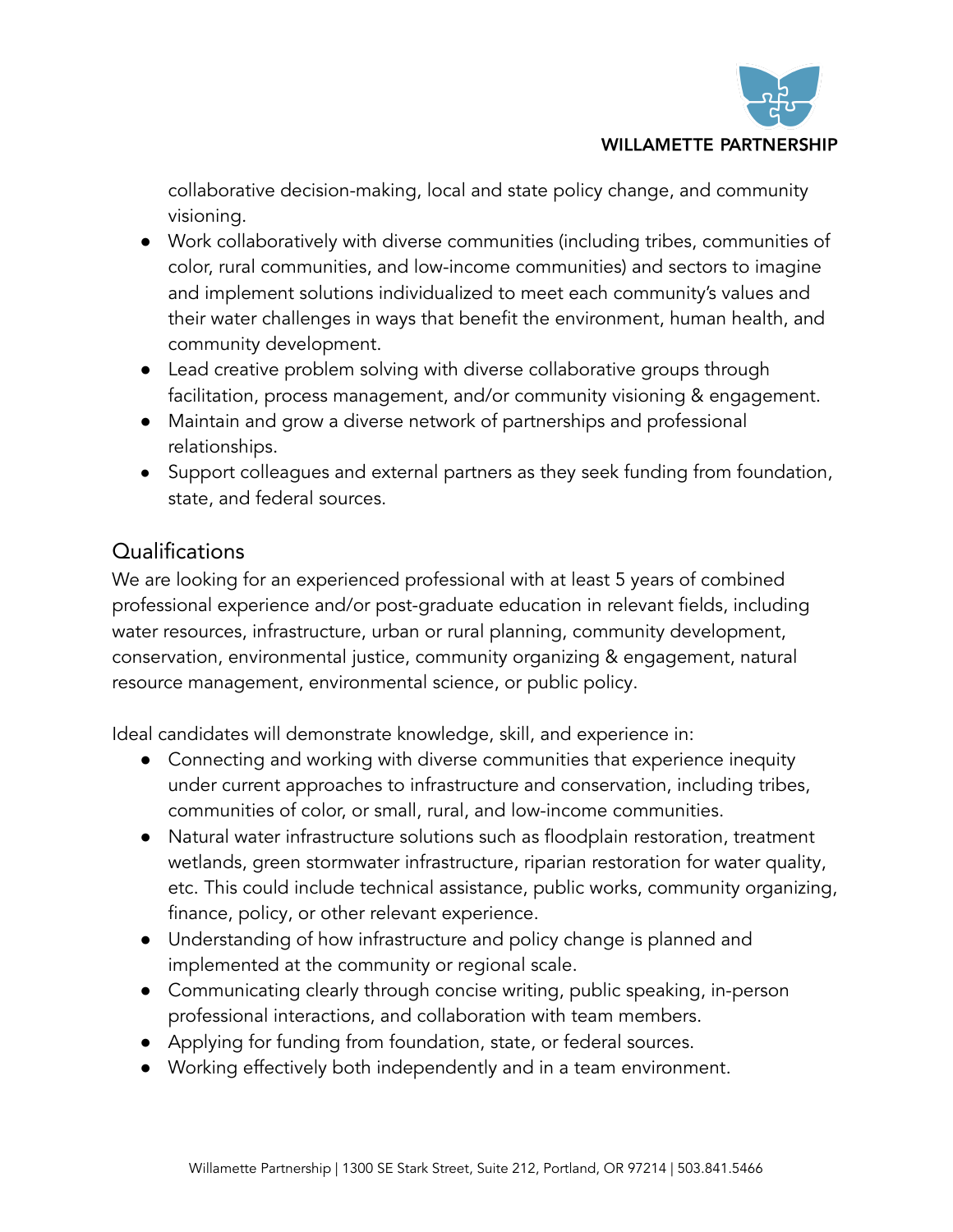

#### **WILLAMETTE PARTNERSHIP**

We will also prioritize candidates who demonstrate skills and experience in one or more of the following areas:

- Applying a strong equity/social justice lens to conservation and/or infrastructure planning.
- Working directly with municipal water infrastructure providers, local, state, and federal governments, and/or private landowners and agricultural producers.
- Tribal government relations.
- Infrastructure and conservation finance (e.g., municipal finance, environmental markets, or public-private partnerships), and/or infrastructure budgeting and planning.
- Federal funding programs, such as NRCS's Regional Conservation Partnership Program (RCPP).
- Familiarity with water policy and politics (players, history, opportunities) at the local, state (especially Oregon and/or Washington), or federal level.

## Salary and Benefits

The starting salary for this full-time position is anticipated to be between \$65,000 and \$82,000 depending on relevant experience and skills. The Partnership strives to be competitive, equitable, and transparent in our compensation approach and will share additional information on long-term compensation potential on request. We also offer a generous benefits package, including health, vision, and dental insurance, holidays, an annual bonus, matching 401K, and paid time off accrued at ~6 weeks/year.

## Application Process

Interested candidates should submit a resume and a cover letter specifically stating how your knowledge, experience, interests, and skills relate to this position. All materials should be combined into a single pdf titled

"LastName\_WaterPartner2022.pdf". Submissions should be sent by email to [info@willamettepartnership.org](mailto:info@willamettepartnership.org). Please reference job #WaterPartner-2022 in the subject line.

We anticipate holding two rounds of interviews for this position. Top candidates will be contacted within 1 week of the start of the application review process (estimated 4/12/2022) to schedule an initial interview. Interviewees selected to move on to a second and final round of interviews will be asked to provide a work product sample